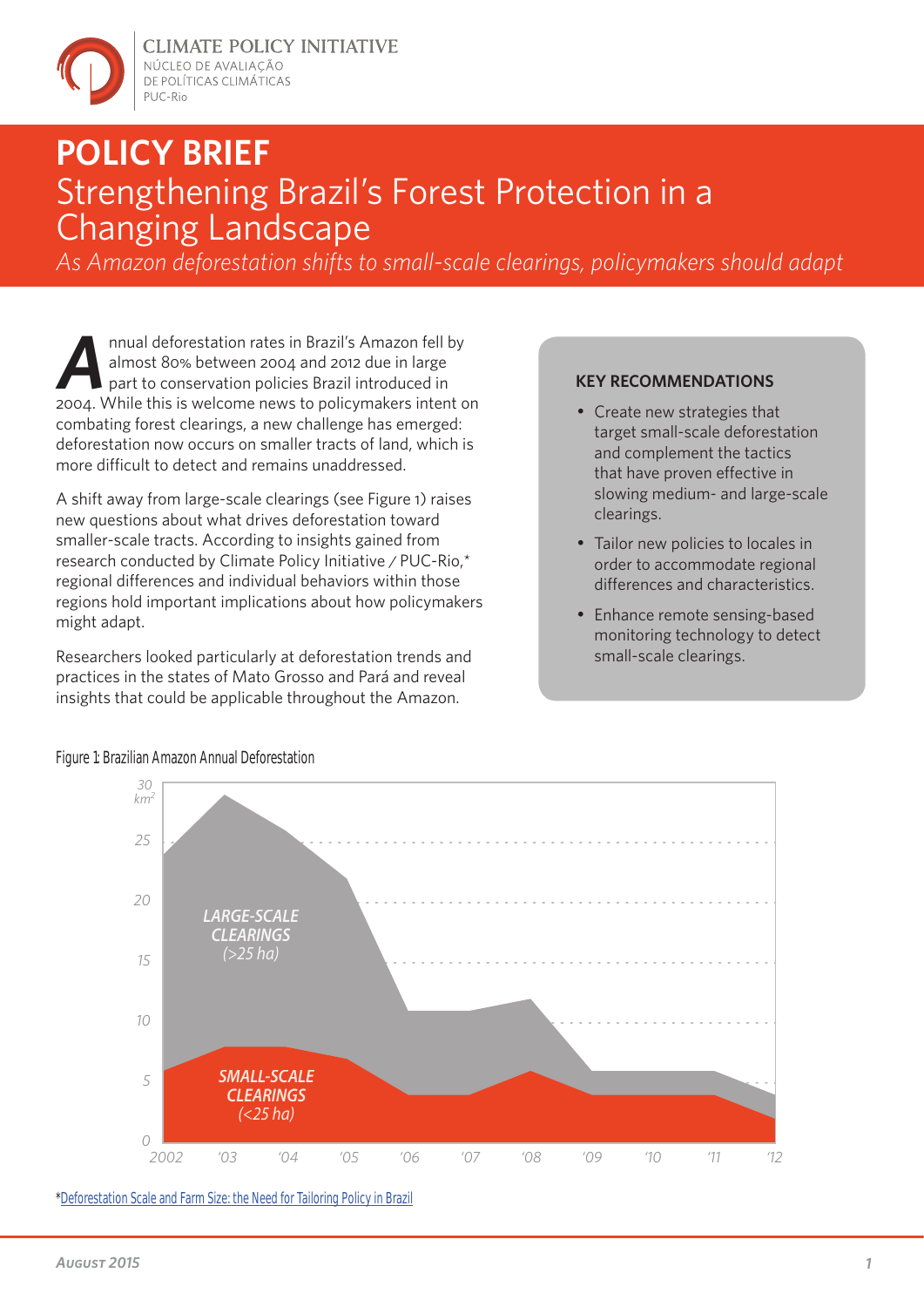#### **KEY FINDINGS**

- Due in part to policies that have helped reduce large-scale deforestation, Amazon deforestation now occurs mostly in small increments. Small-scale deforestation is difficult for the current monitoring system to detect and has grown from a quarter to more than a half of overall annual clearings.
- Small-size property holders (smallholders) in Pará emerged as the leading agents of forest clearings.
- Medium- and large-size property holders in both Mato Grosso and Pará appear to have adapted to the new enforcement by shifting their land clearing practices to smaller areas.
- Differences between states can be in part explained by historical differences in deforestation behavior: in the early 2000s, smallholders in Mato Grosso cleared forest in larger increments, while in Pará they were more likely to be engaged in small-scale deforestation. Smallholders in Pará were therefore more likely to elude the monitoring system.

## **Analysis For Policymakers**

#### **Learning from Regional Differences in Mato Grosso and Pará**

Brazilian deforestation rates fell from a high of 27,000  $km<sup>2</sup>$  in 2004 to 4,500 km<sup>2</sup> in 2012. The large reduction in deforestation rates can be attributed, in part, to conservation policies Brazil introduced in 2004. These policy efforts included the introduction of a remote sensing-based monitoring and enforcement program, which played a key role in reducing deforestation of large- and medium-scale areas; however, due to a technical limitation, it cannot detect deforestation on a smaller scale. This means that clearings of areas measuring 25 hectares or less – or approximately the size of 15-20 soccer fields – go mostly undetected.

Indeed, as Figure 1 illustrates, CPI/PUC-Rio researchers found that from the early 2000s through the early 2010s, total deforestation of small-scale areas remained constant, but grew as a percentage of overall clearing from a quarter to more than a half.

Deforestation now occurs mainly in small increments (see Figure 2). In addition, when researchers looked at the size of the deforestation efforts on different sizes of property, they found that holders who owned smaller-sized properties, those measuring up to approximately 250-350 hectares, behaved differently than holders of larger properties in some circumstances.

Rearchers examined deforestation in the states of Mato Grosso and Pará to gain a deeper understanding of the regional factors affecting deforestation rates.

#### **Deforestation Trends in Mato Grosso**

At the beginning of the 2000s, smallholders in Mato Grosso tended to clear their property in medium- and large-scale tracts of land. While smallholder's share of deforestation remained constant over the 2000s (see Figure 3), the share of small-scale clearings increased in the state (see Figure 4). This is because clearings of medium- and large-scale tracts fell inside medium and large properties.

Figure 2: Amazon Deforestation by Size of Land Area Cleared

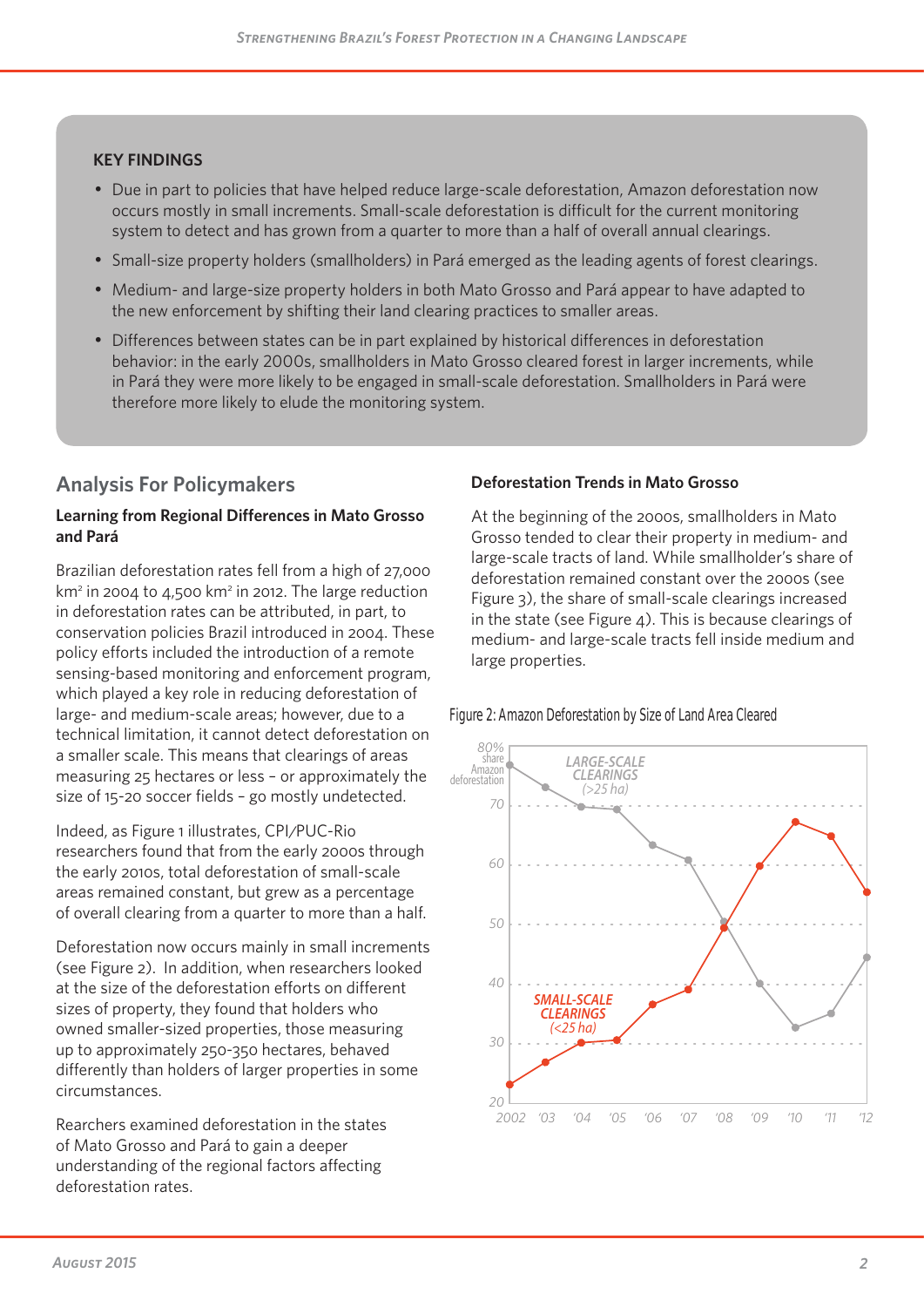



Researchers suspect the change in clearing size from medium and large-scale tracts to smaller tracts may be mainly due to the effectiveness of the remoteenforcement program that thwarted clearings larger than 25 hectares. When this type of illegal activity was more easily detected by the monitoring system, and, thus, more effectively contained, property holders in Mato Grosso shifted their deforestation activities to smaller tracts of land to escape detection.

#### **Deforestation Trends in Pará**

Although deforestation in Pará shared some similar characteristics with Mato Grosso during this time period, their differences suggest the importance of tailoring policies to locales.

At the beginning of the 2000s, smallholders in Pará were much more engaged in small-scale clearings than in Mato Grosso. Deforestation on small properties remained relatively more persistent in Pará throughout the early 2010s. In addition, the share of small-scale clearing in overall state deforestation increased sharply into the late 2000s, especially when compared to Mato Grosso.

In practice then, Pará landholders were more likely to elude the remote monitoring system because they were much less visible to law-enforcers. This suggests that conservation policies may have been more effective in curbing deforestation in Mato Grosso than Pará.

Medium- and large-scale landholders in Pará may have also responded to the conservation policies, but smallsize property holders clearly emerged as the leading agents of forest clearing in that state.

#### **Differences in Property Size and Conservation Policy**

In both states, even smallholders who only deforested in small increments may have reduced deforestation in response to stricter law enforcement in neighboring large areas. This effect was likely stronger in Mato Grosso, where medium and large properties prevail. Furthermore, because the average property size in Mato Grosso is much larger than in Pará, there was probably a greater chance of the monitoring system detecting private property deforestation in Mato Grosso.

## **Conclusion**

Although the researchers emphasize that their data does not identify the underlying reasons for the differences in Mato Grosso and Pará, their work illustrates how landholders behave differently from region to region. Ultimately, it is clear that deforestation can no longer be viewed as a single, homogenous problem across the Amazon.

Rather, clearing activities and landholders differ regionally and even locally. Therefore, policymakers must begin tailoring solutions to address these regional differences and the challenge of small-scale clearings.

Figure 4: Small-Property Deforestation in Mato Grosso and Pará